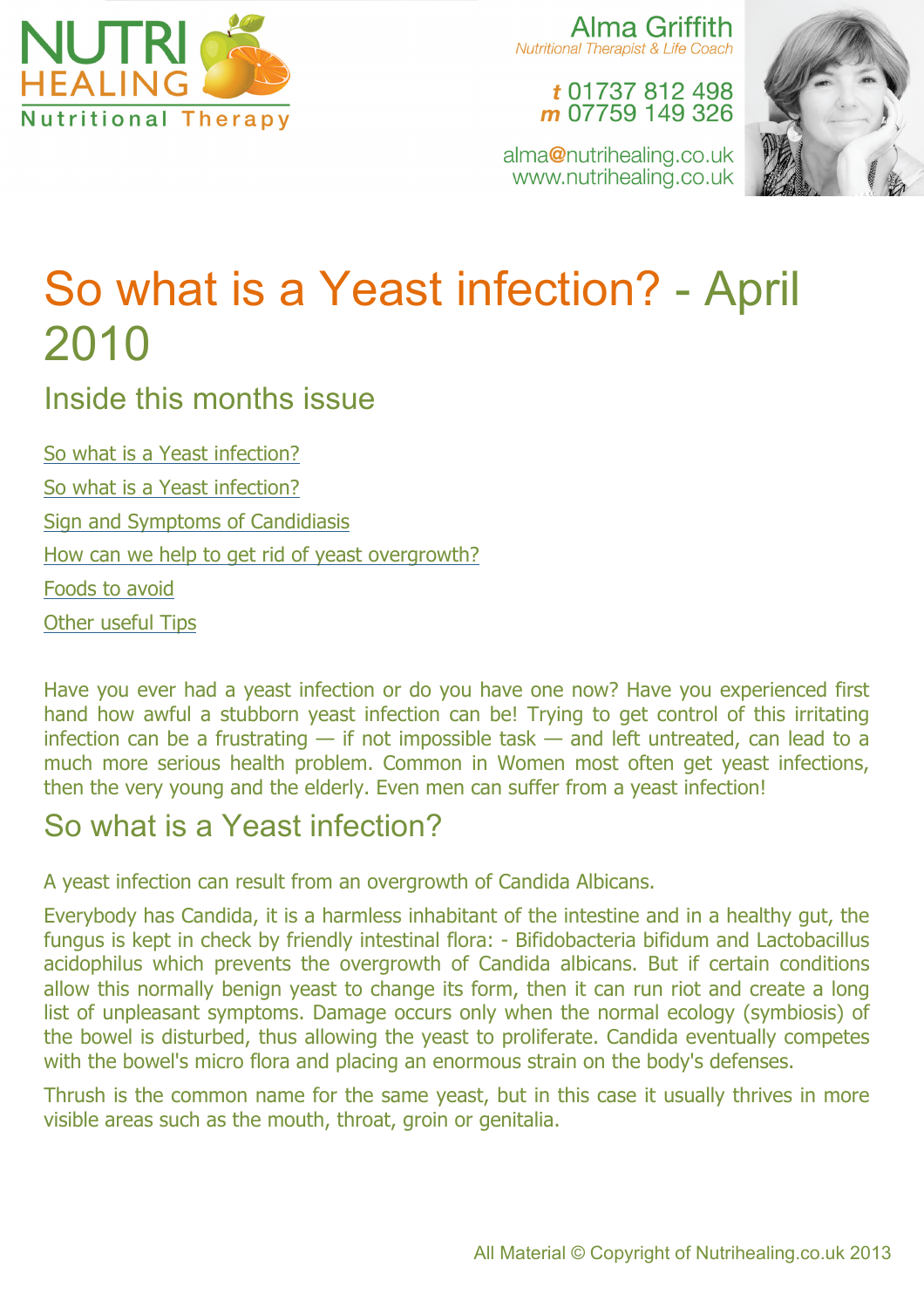Thrush tends to be most people's first encounter with Candida albicans and often results from overuse of antibiotics, which have been over prescribed for cystitis.

Although unpleasant and uncomfortable at this 'surface level' the thrush and cystitis should be relatively easy to treat naturally with diet and immune boosting nutrients (supplements) without continually taking repeated prescriptions of antibiotics. However the constant repeated cycle of cystitis > antibiotics > thrush > cystitis > antibiotics is likely to weaken the immune system and drive the yeast 'underground', especially if there are other health issues.

Other things that can contribute to the growth of yeast infections are:

- o Steroids hormones
- o Immunosuppressant drugs
- o Contraceptive Pill
- o Excess alcohol
- o Low Thyroid function
- o Poor Liver function
- o Poor diet/quality/inadequate nutrients
- o Protracted negative stress
- o HRT

#### **What may happen over time?**

In order to grow, Candida generally causes a craving for certain foods that feed it such as sugar, yeast and pasteurized cows milk products. In time a weakened immune system may relinquish control, giving Candida an opportunity to proliferate and transform into a harmful fungus — a condition called Candidiasis.

Candidiasis can severely harm one's overall health status, affecting the:

- o Synthesis and absorption of Vitamins and Minerals.
- o The acidity of the intestine is increased and digestive enzyme production is impaired,
- o Mal-absorption of minerals and vitamins essential for health may occur.
- o Weakening of the immune system.

In severe cases  $-$  for instance when candidiasis (the fungal form of Candida) is present  $$ it can break down the mucosal lining between the bloodstream and the gastrointestinal tract.

This breakdown may facilitate passage of harmful toxins and allergens into the bloodstream. Once in the bloodstream these toxins are free to travel to all parts of your body, where they can produce a host of adverse symptoms and further weaken your immune system.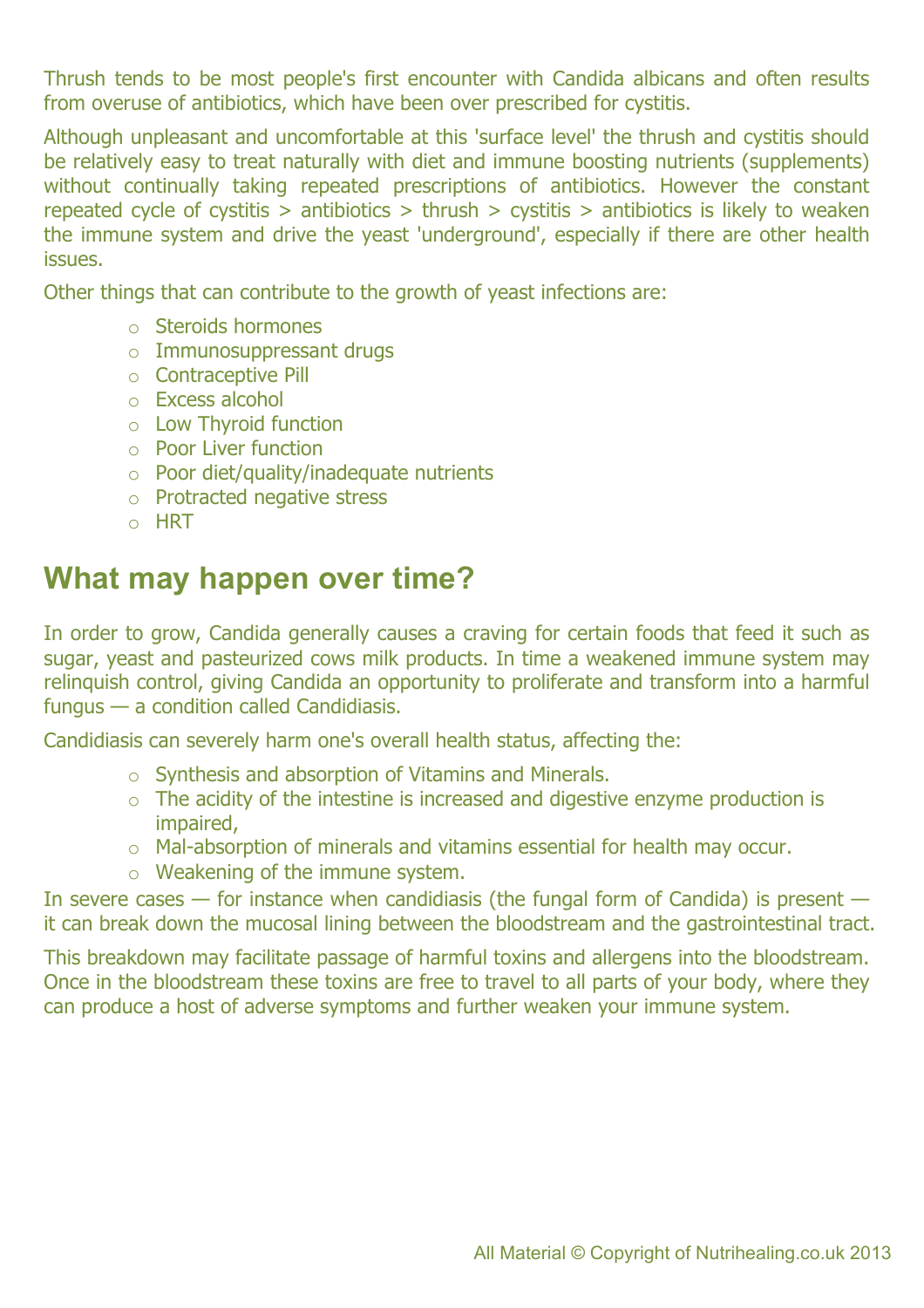## Sign and Symptoms of Candidiasis

- o Bloating
- o Cramps
- o Cravings
- o Cystitis
- o Nasal itching
- o Rectal itching
- o Vaginal irritations
- o Constipation and/or diarrhea
- o Burning urination
- o Irregular or no menstrual cycle
- o Frequent headaches
- o Chronic fatigue
- o Dramatic mood swings
- o Irritability
- o Skin eruptions
- o Chronic congestion
- o Muscle pain (lower back & neck)
- o Sore throat
- o Mouth blisters
- o Depression and anxiety
- o Blurred vision
- o Eye floaters
- o Weight gain

#### **How can we help to get rid of yeast overgrowth?**

By changing our diet! Foods we can eat:

- o **Fiber** It is important to get your bowels working faster. The faster transit time you have, the less chance there is for the Candida fungus to survive.
- o **Fresh Vegetables** Buy as fresh and organic as possible. Vegetables that are allowed are the ones high in fiber, but low in carbohydrates. Asparagus, arugula, bok choy, broccoli, cabbage, cauliflower, celery, cucumber, endive, garlic, lettuce, onions, radish, spinach, tomato, turnips, watercress and more.
- o **Lean Meat & Fish** This category contains foods such as chicken, duck, eggs, fish, lamb and turkey. Buy organic, anti-biotic free and naturally fed meat.
- o **Nuts & Seeds** Almonds, brazil nuts, hazelnuts, pecans, macadamia, sunflower seeds, pumpkin seeds, sesame seeds and walnuts. Buy them raw to avoid any mold. ADD LINSEED TO DAILY DIET
- o **Water** You have to include a lot of water while you're on a simple, anti Candida diet. Only occasional tea and no coffee. Peppermint tea is a good alternative.
- o **Whole Grains**  Grains without gluten should be included in a yeast infection diet. Amaranth, buckwheat, brown rice and quinoa are all good choices.
- o **Milk-Rice** Goats or sheep's milk (dilute sheep's milk 50:50 with water) and their products may be used.